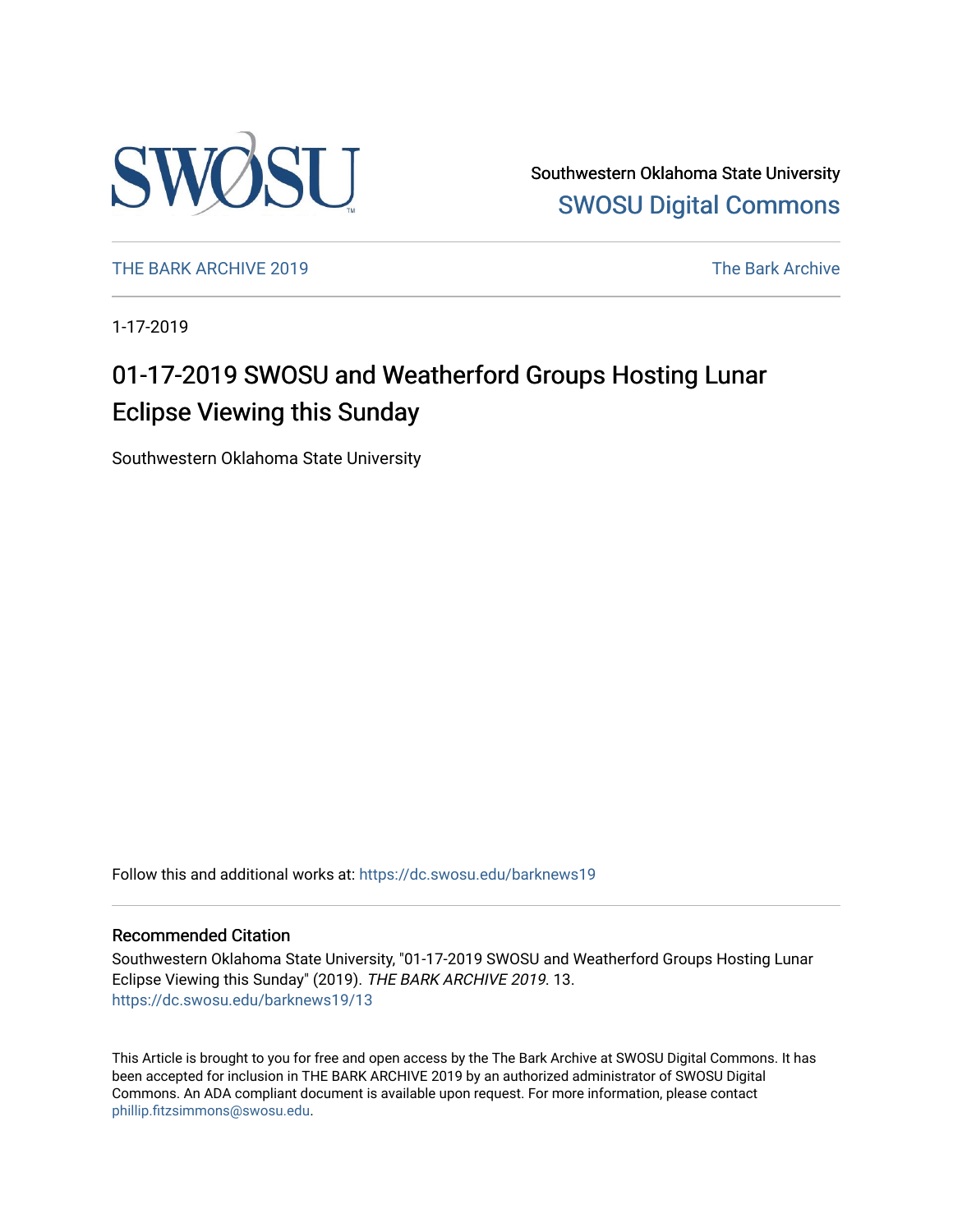



# **SWOSU and Weatherford Groups Hosting Lunar Eclipse Viewing this Sunday**

A viewing of this Sunday's (January 20) total lunar eclipse will be hosted by the SWOSU Physics Club and Weatherford Astronomy Club.

Wayne Trail, associate professor in the SWOSU Department of Chemistry & Physics, said the viewing will take place at the SWOSU Observatory from about 9:30-11 p.m., weather permitting. The observatory is located northeast of Weatherford on Lawter Road between Deer Creek Road and Airport Road (use Google for the address).

The eclipse can be seen starting at approximately 9:40 p.m. Totality starts around 10:40 p.m. and lasts about one hour.

A total lunar eclipse occurs when the Moon passes into the darkest part of the Earth's shadow, the *umbra*. When this happens, the Moon is on the opposite side of the Earth from the Sun, so just before the eclipse occurs, the Moon is full.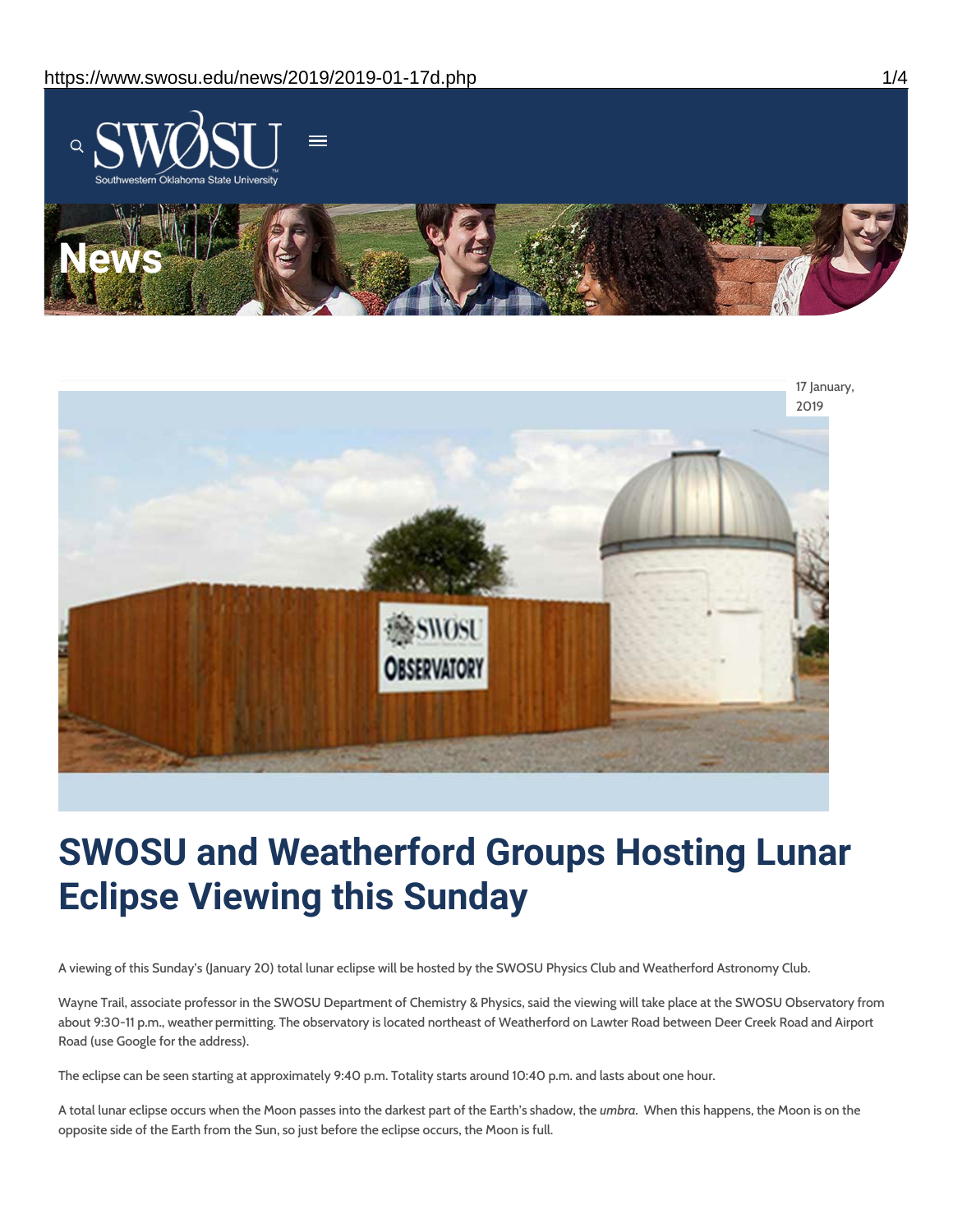### https://www.swosu.edu/news/2019/2019-01-17d.php 2/4

Trail said if the Earth had no atmosphere and then when the moon was fully in the umbra, it would be completely dark. However, because the Earth's atmosphere scatters and bends sunlight, some sunlight makes it to the Moon. Just as with a sunset, red light does better than blue in passing a long way through the atmosphere, so the Moon receives mostly red light and appears reddish during totality. This is why a total eclipsed Moon is often called a blood moon.

The lunar eclipse was the first solid evidence that ancient people had signifying Earth is round, according to Trail. The ancient Greeks figured out that the lunar eclipse was due to the Earth's shadow. They also noticed that the Earth's shadow is the arc of a circle on the Moon in every eclipse, whether it occurs with the Moon on the horizon or overhead.

"Whether you are interested in the science, the history, the beauty, or all three, please join us, or at least take a look," Trail said. "It'll be one of the best ones for the next decade."

Trail said for area residents to dress extra warm. There are no restrooms at the facility, and organizers ask that visitors keep food and drinks in their cars.

| Academics             | D |
|-----------------------|---|
| Administration        | D |
| Alumni and Foundation | D |
| Community             | D |
| Events                | D |
| Faculty and Staff     | D |
| Miscellaneous         | D |
| Sayre                 | D |
| <b>Students</b>       | D |
|                       |   |

| <b>Archive Links</b> |   |
|----------------------|---|
| 2018                 | D |
| 2019                 | D |
| 2020                 | D |
| Archive              | D |
|                      |   |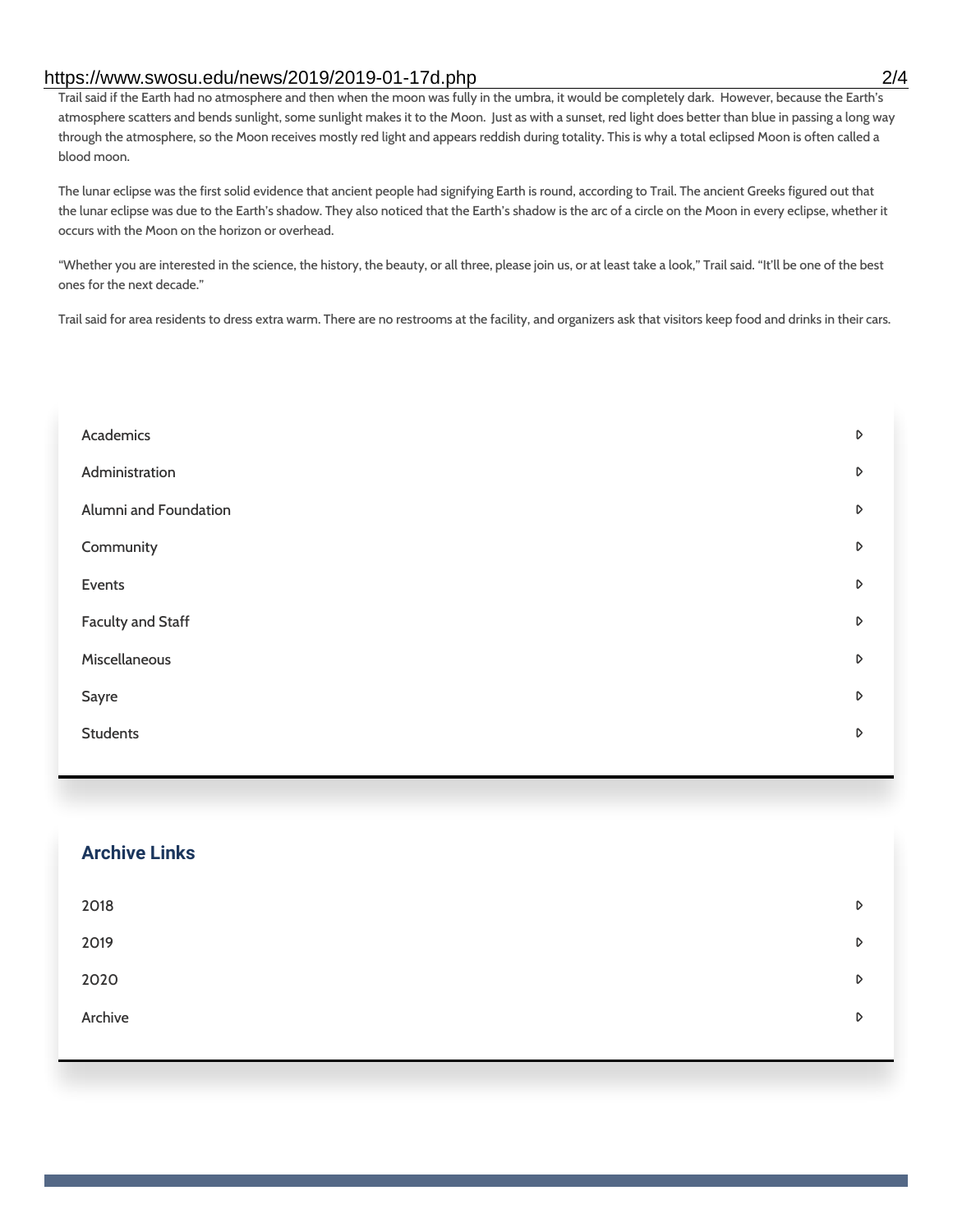### Weatherford Campus

100 Campus Drive Weatherford, OK 73096

### Sayre Campus

409 E Mississippi Ave Sayre, OK 73662

### Connect to Us

fyoth

Contact [Information](https://www.swosu.edu/about/contact.php)

[University/Facility](https://www.swosu.edu/about/operating-hours.php) Hours

[Campus](https://map.concept3d.com/?id=768#!ct/10964,10214,10213,10212,10205,10204,10203,10202,10136,10129,10128,0,31226,10130,10201,10641,0) Map

Give to [SWOSU](https://standingfirmly.com/donate)

Shop [SWOSU](https://shopswosu.merchorders.com/)



**[Directory](https://www.swosu.edu/directory/index.php)** 

[Calendar](https://eventpublisher.dudesolutions.com/swosu/)

[Apply](https://www.swosu.edu/admissions/apply-to-swosu.php)

[GoSWOSU](https://qlsso.quicklaunchsso.com/home/1267)

[Jobs@SWOSU](https://swosu.csod.com/ux/ats/careersite/1/home?c=swosu)